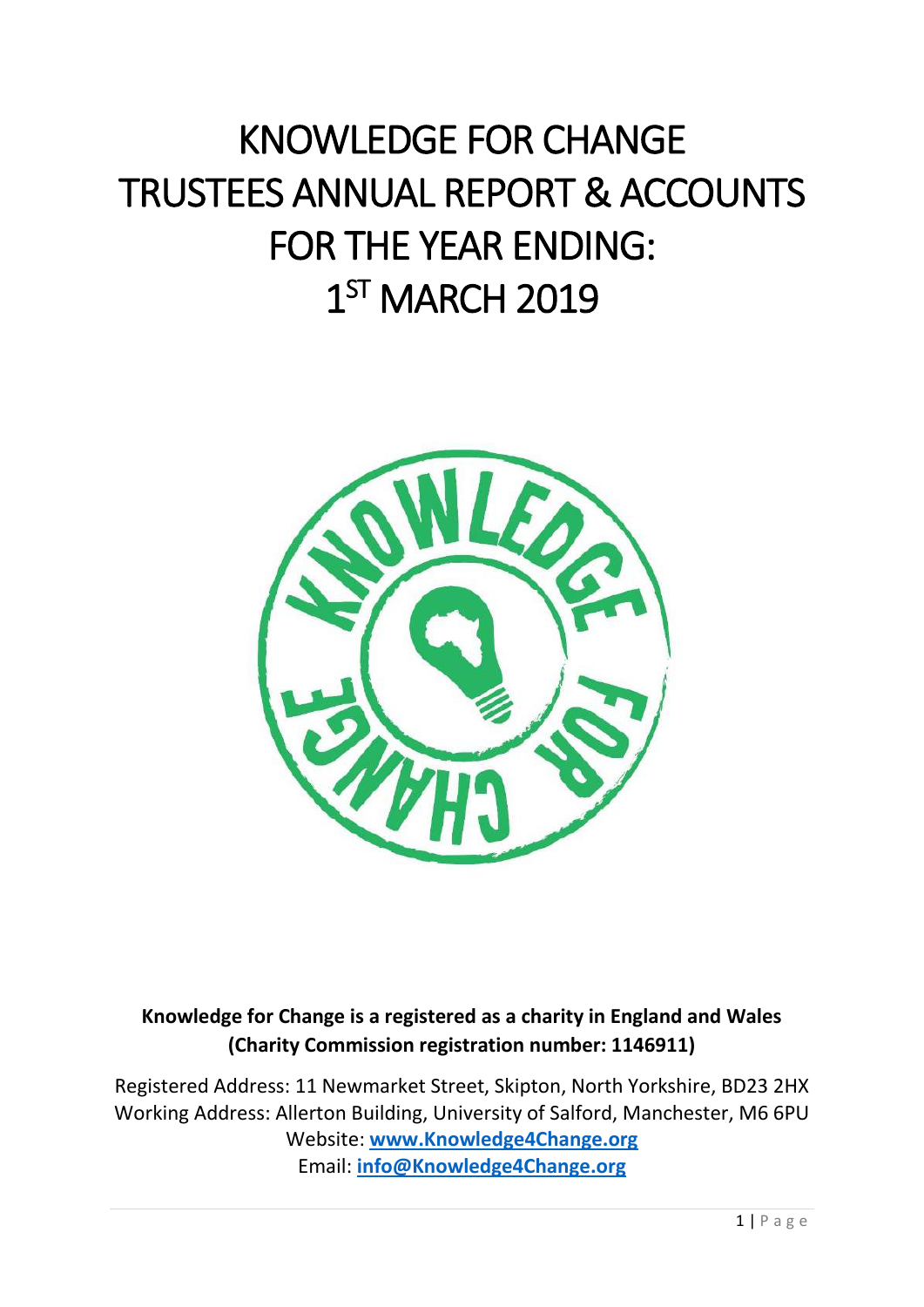### <span id="page-1-0"></span>Foreword

As chair of Knowledge for Change (K4C), I am pleased and excited to present the fourth inaugural annual report for the Charity, together with a summary of activities and the financial statements for the year ending 1st March 2019. These have been prepared by the Trustees in accordance with the Charities Act 2011 and the Charities (Accounts & Reports) Regulations 2008.

K4C is a responsive organisation with a diverse portfolio of fast-changing projects. As such, we anticipate exciting times ahead. This report represents a snapshot of our current work. Our goals are ambitious, and we have a team in place to take them forward based on genuine partnerships across professions, disciplines and continents. Our commitment is to ensure that all interventions are codeveloped and supported by on-going, high quality research.

K4C's work contributes significantly to the University of Salford's Knowledge Health and Place Research Group, supporting its commitment to impact through research excellence. We are grateful for the support we have received during this process from the University of Salford.

The past year has been extremely productive and eventful for K4C as we have attempted to upscale and expand upon our charitable activities. We have worked tirelessly towards our overarching objective of improving maternal and new-born health in low and middle-income countries. We have also expanded our remit to include other areas of health, education and society. Building on our partnership with the University of Salford has enabled us to continue our growth by continuing to provide a solid structure, facilities, project developments and essential support and funding.

Our 'Ethical Educational Placements' Project in particular has once again moved from strength to strength. Thanks to support from the Department for International Development, we have expanded our Cervical Screening Project from Kagote Health Centre to include two new facilities in Bukuuku Health Centre and the Women's Prison Health Centre. We have also received funding from the Tropical Health Education Trust and the Commonwealth Pharmacy Association to implement a new Antimicrobial Stewardship Project, aimed at reducing infection rates, improving the prescription of antibiotics and monitoring antibiotic resistance rates in the Kabarole District.

All of these projects, and the many others we have ongoing, are enabling us to improve the health and wellbeing of patients in some of the poorest countries in the world through the training of local staff, infrastructural developments, the provision and repair of essential medical equipment and carrying out high-impact research leading to essential policy recommendations. The impact is also felt back here in the United Kingdom as our health workers and students return from K4C placements in low- and middle-income countries with new skills, knowledge and experience which can make a real positive difference to the care provided by our National Health Service.

This Trustees Annual Report provides a great opportunity to communicate all the activities we have carried out and the achievements we have made over the course of the last 12 months, along with a glimpse of what is in store for the remainder of 2019.

H.L. Heber

31st December 2019 Professor Louise Ackers Chairperson for Knowledge for Change Chair in Global Social Justice at the University of Salford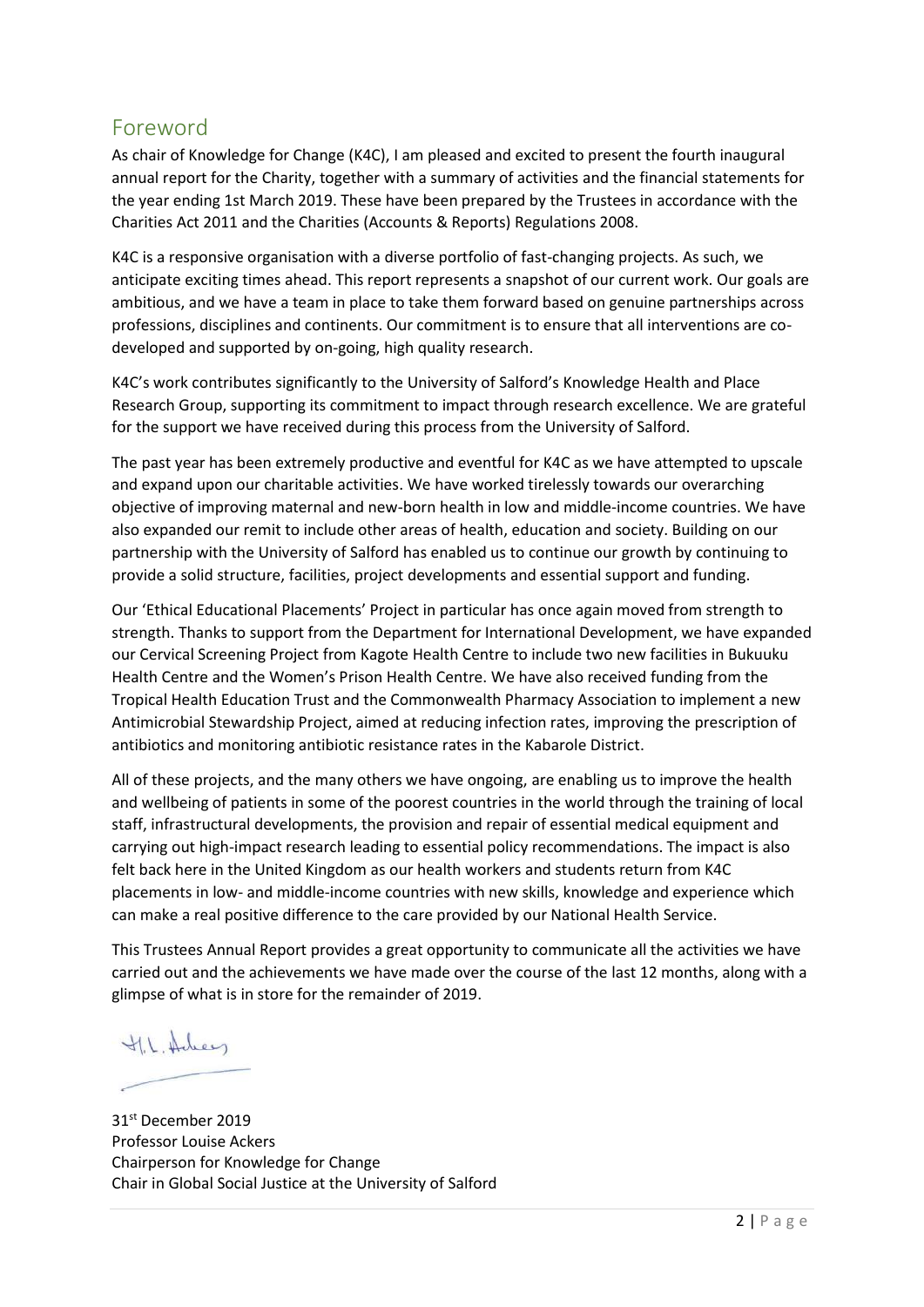# Contents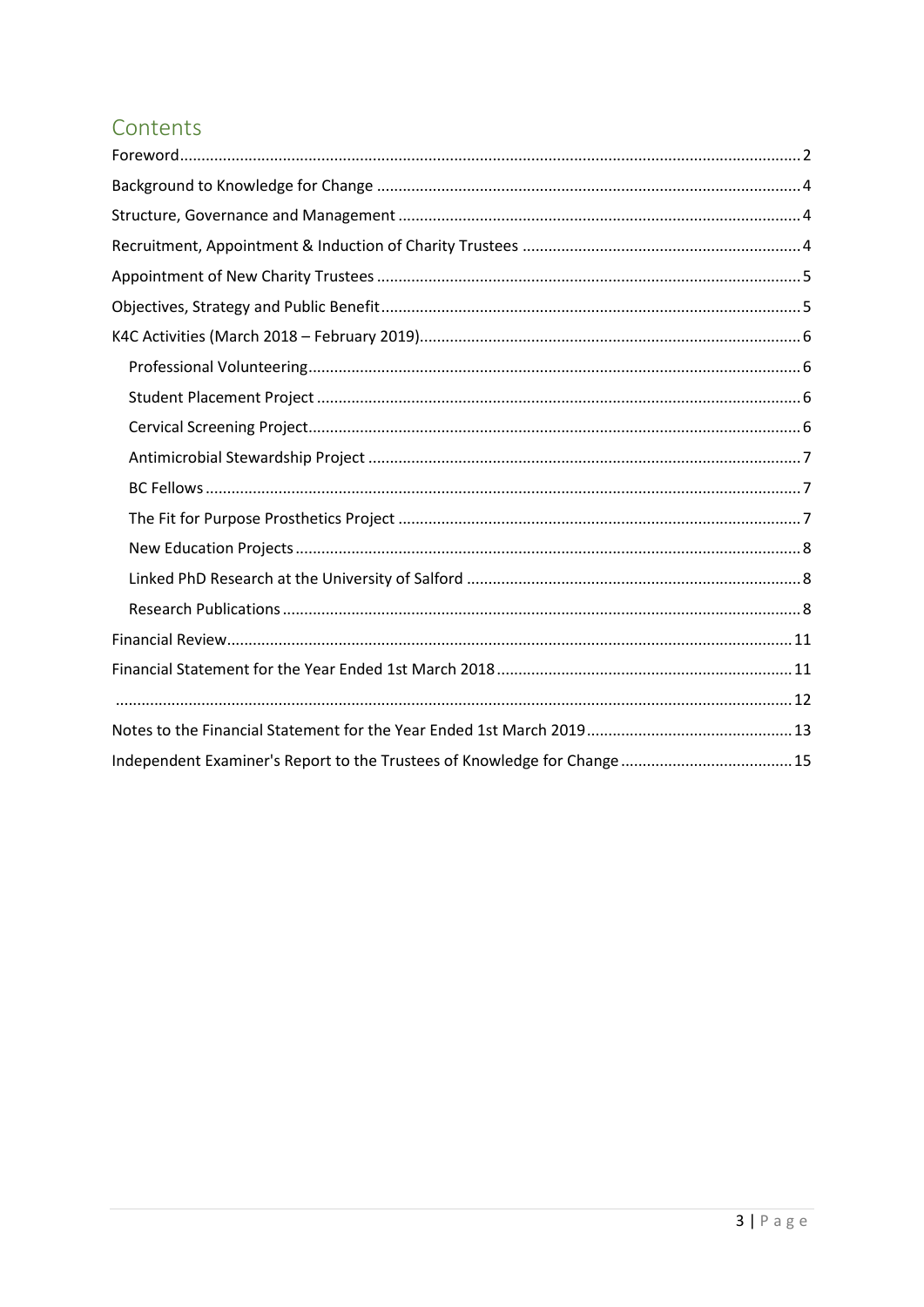# <span id="page-3-0"></span>Background to Knowledge for Change

Knowledge for Change was launched officially in 2012 and was formally entered on the Charity Commission Register as Charity Number 1146911 on 17th April 2012. The Charity's working names are 'Knowledge for Change', 'Knowledge 4 Change' and 'K4C'. The official charity address is 11 Newmarket Street, Skipton, North Yorkshire, BD23 2HX.

The UK based K4C trustees during the year to  $1<sup>st</sup>$  March 2019 were:

**Professor Louise Ackers (Chairperson)** – Chair in Global Social Justice, University of Salford (UK)

**Miss Natalie Tate (Secretary)** – PhD Researcher, University of Salford (UK)

**Mr James Ackers-Johnson (Treasurer)** – Project Manager, University of Salford (UK)

**Professor Anya Ahmed** – Senior Lecturer in Social Policy, University of Salford (UK)

**Dr John Chatwin** – Researcher, University of Salford (UK)

**Dr Chris Coey** – Research Development Support Officer, University of Salford (UK)

**Miss Eileen Cunningham** – PhD Researcher, University of Salford (UK)

The Uganda based K4C trustees during the year to 1 March 2019 were:

**Mr Allan Ndawula** – Project Manager, Knowledge for Change (Uganda)

**Dr Robert Ssekitoleko** – Biomedical Engineer & Long-Term Volunteer, Makerere University (Uganda)

### <span id="page-3-1"></span>Structure, Governance and Management

The structure, governance and management of K4C has remained unchanged over the course of the year. The Board of Trustees remains responsible for making decisions on all matters of general concern and importance to K4C including operational and financial decisions. The majority of K4C trustees are based at the University of Salford and are lucky to be able to meet on a regular basis; the Uganda based trustees are communicated with by Skype and over email.

## <span id="page-3-2"></span>Recruitment, Appointment & Induction of Charity Trustees

The Trust Deed states that there must be a minimum of 4 trustees acting on behalf of K4C. There is no maximum term of appointment and trustees can serve until they resign should they continue to fulfil the terms stated in the Trust Deed. Mechanisms for the removal of trustees do exist and are also detailed in the Trust deed. All existing trustees have long experience of the nature of the charitable activity of K4C and, aside from expenses, were not remunerated for their trusteeship. Where new trustees are appointed, they are given a formal induction to the work of the trust and provided with the information they need to fulfil their roles, which include information about the role of trustees and charity law. New trustees are nominated by members of the board of trustees, interviewed by the board of trustees and appointed where they have the necessary skills to contribute to the charity's management and development. Trustees are responsible for monitoring all of the trust's activities and are bound by the terms stated within K4C's Declaration of Trust and amendments.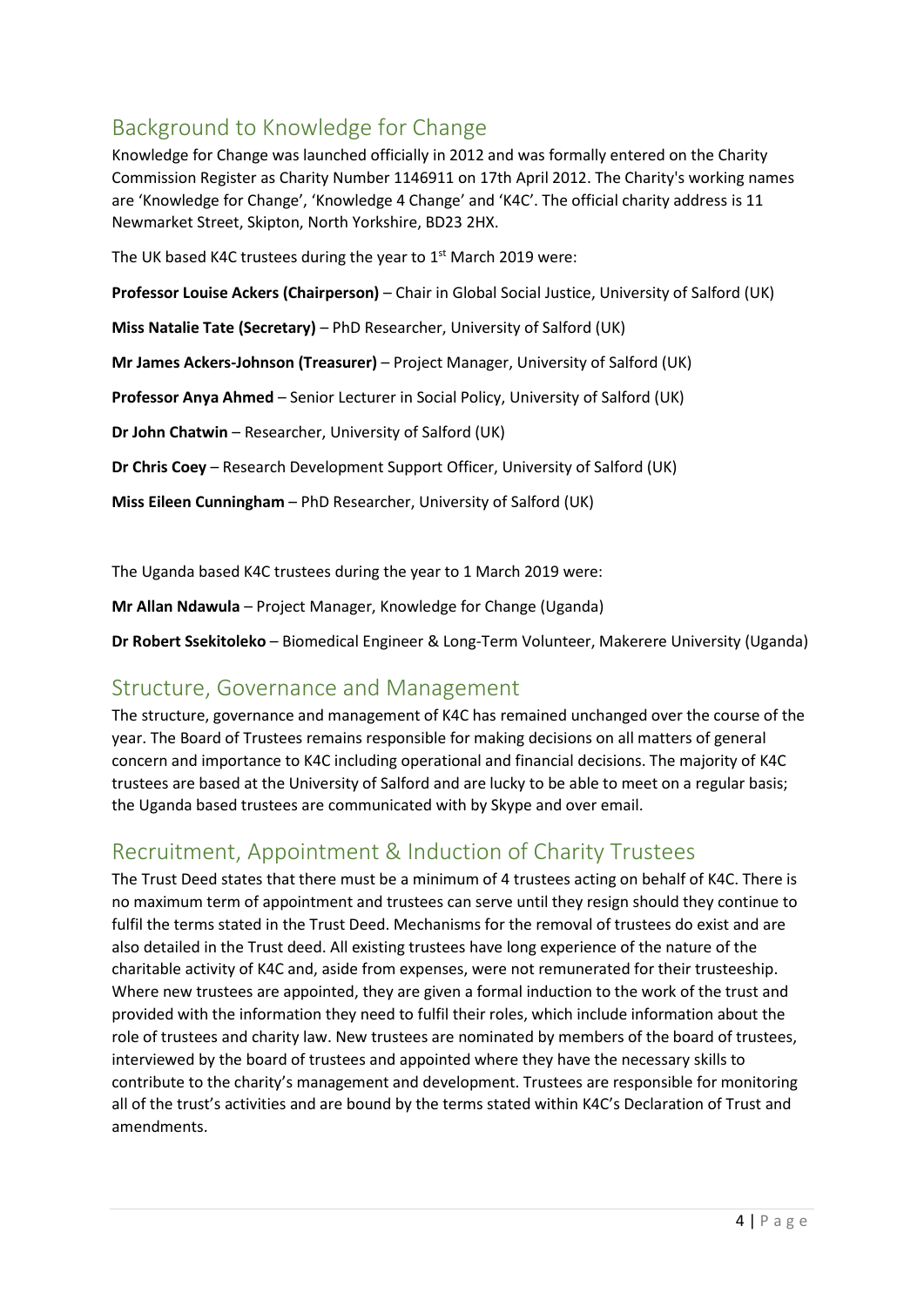# <span id="page-4-0"></span>Appointment of New Charity Trustees

The Board of Trustees has remained unchanged over the last 12 months; no trustees have resigned, and no new trustees have been appointed. The board of trustees have discussed this and are planning to recruit at least one new trustee over the course of the next 12 months to provide fresh skills, perspectives, enthusiasm and diversity to the board.

### <span id="page-4-1"></span>Objectives, Strategy and Public Benefit

The charitable objectives of K4C are as follows:

- To support the relief of sickness and preservation of the health of patients in the UK and in Sub-Saharan Africa, in particular through charitable activities in healthcare centres throughout Sub-Saharan Africa, assisting in the provision of facilities, support services, equipment not normally provided by the statutory authorities and any other charitable purposes/activities.
- To advance the education of the health workers of Sub-Saharan Africa and the UK by promoting education, knowledge exchange and personal experience.

Knowledge for Change works in close partnership with the University of Salford (UK), Mountains of the Moon University (Uganda) and Kabarole Health District (Uganda). Additional support has been received from the UK Department for International Development, the Tropical Health Educational Trust, the Commonwealth Pharmacy Association and the Ugandan Ministry of Health.

The trustees are aware of the Charity Commission's Guidance on Public Benefit. They have reviewed the objects of the charity, its activities in 2018/19 and future plans in the light of this guidance and find that all of these comply.

The activities described below have primarily benefited the people who live in the catchment areas of the universities and hospitals in which K4C operates. More generally, all professional volunteers, students and British Commonwealth funded fellows that have completed placements through K4C will have gained new skills and experience which will benefit the public in the UK and Uganda more widely depending on where they go on to work. All benefits are related to the objectives of the charity, as stated above. The trustees are not aware of any harm arising from the activities of the charity, nor of any private benefit, directly or indirectly.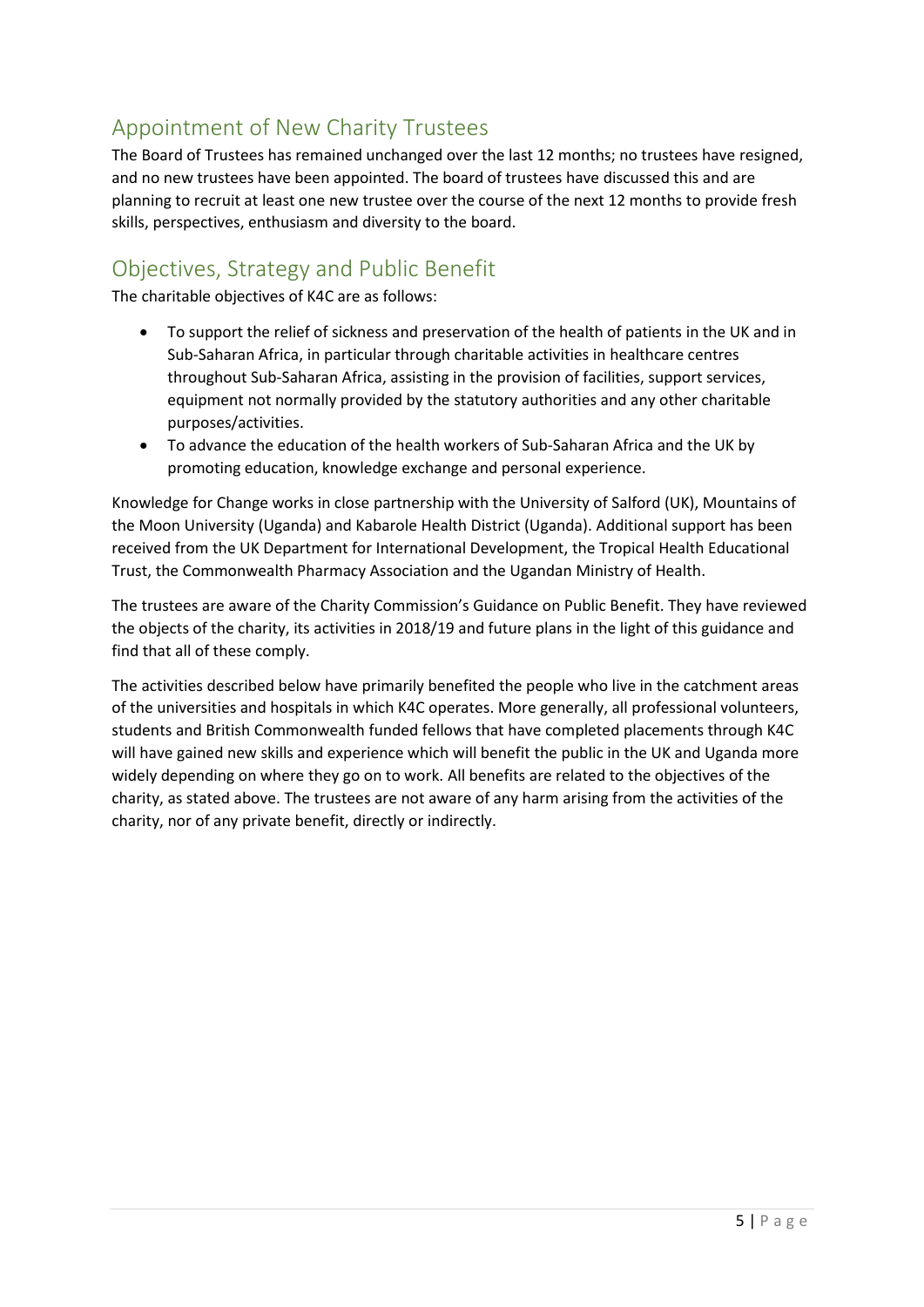# <span id="page-5-0"></span>K4C Activities (March 2018 – February 2019)

K4C has embarked on a number of ambitious projects over the course of the last 12 months, working in close partnership with the University of Salford. Further information can also be found on our website (www.Knowledge4Change.org), Facebook page (@K4CUganda), Twitter account (@K4C\_Uganda) and Instagram (#knowledgeforchange).

#### <span id="page-5-1"></span>Professional Volunteering



K4C has hosted nine professional long-term volunteers in Uganda over the last 12 months, primarily from nursing, midwifery and medical backgrounds. Robert Ssekitoleko still operates as a biomedical engineering volunteer based in Kampala and now also has a role on the 'Fit-For-Purpose-Prosthetics-Project' running in partnership with the University of Salford. K4C has also recruited its first social work volunteer to pilot the effectiveness of such a volunteer and the potential positive impacts they can have in low-

income countries. We will continue to monitor this placement over the next 12 months.

#### <span id="page-5-2"></span>Student Placement Project

K4C is proud to have expanded its ethical student placement programme over the last 12 months, moving from 74 students during the previous year to 96 in this financial year. The student placements continue to be evaluated extremely positively despite the growth in numbers. K4C continues to run the placements at cost price for students as part of our drive to widen participation and to further boost numbers and our reputation moving into the future. K4C has been approached by a number of Universities seeking to build closer future partnerships.



#### <span id="page-5-3"></span>Cervical Screening Project



Cervical cancer is the single biggest killer of women in Uganda, largely due to the unavailability of reliable screening services and rapid treatment should it be required. K4C's original cervical screening project began in 2017, supported by fundraising from students at Liverpool John Moore's University. Building on the success of this project which created a new and previously unavailable 'see and treat service' at Kagote Health Centre, K4C submitted an application to the UK Department for International Development's "Small Charities Challenge Fund" to expand this service to 2 further health centres, Bukuuku Health Centre and Katojo Women's Prison Health Centre. The application was successful and K4C received £50,000 to support this project which included buying new screening and treatment equipment, renovating the health facilities, training health facility staff and running promotional campaigns to

increase patient take-up. This 18-month project is currently only in its  $4<sup>th</sup>$  month of operation but is well on track with the majority of interventions being planned for summer 2019.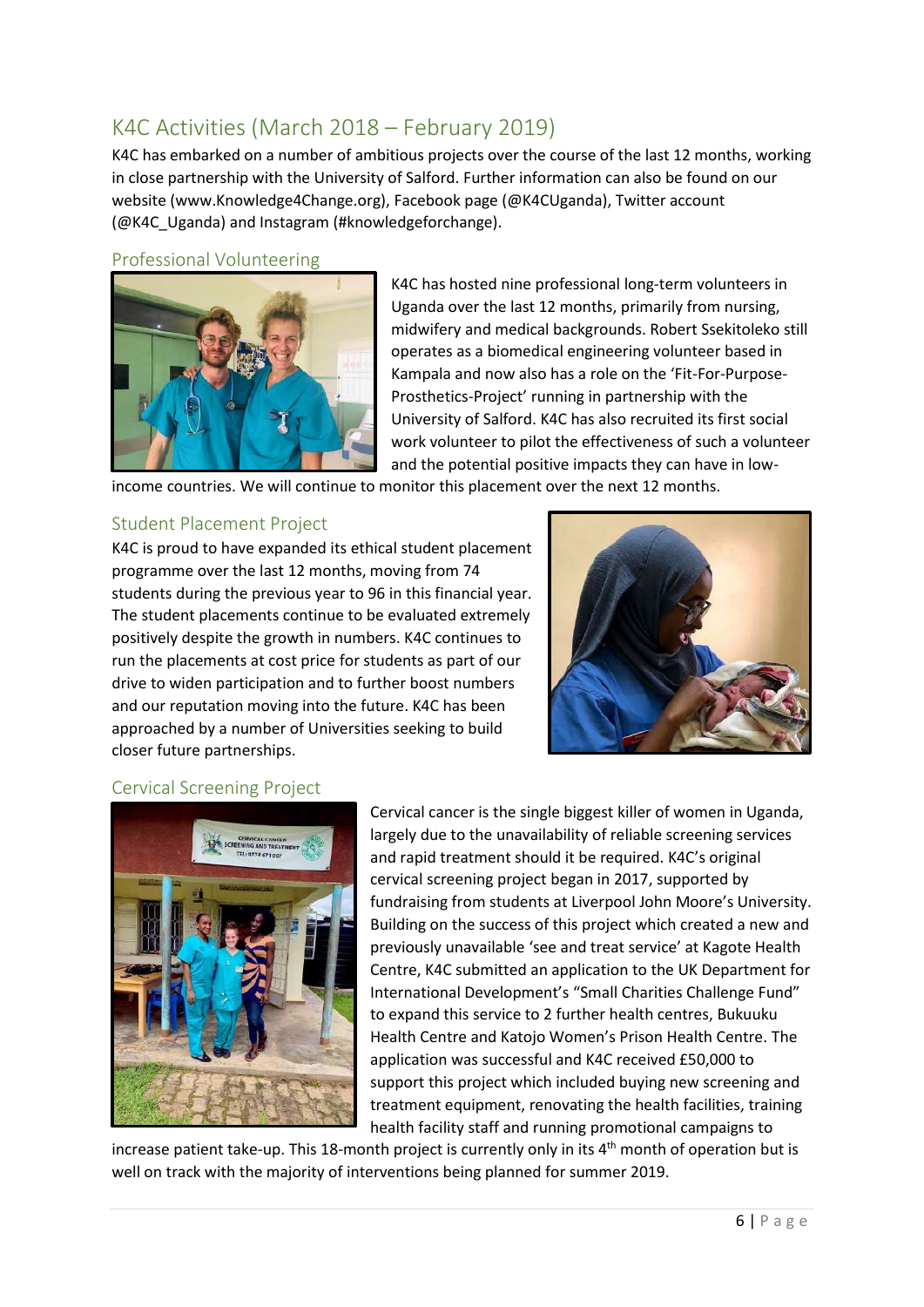### <span id="page-6-0"></span>Antimicrobial Stewardship Project

Antibiotic resistance is a growing global phenomenon which affects both high, middle and low-income countries alike. The effects can be particularly acute in low-income countries as they are more likely to lack the supply of a wide range of antibiotics and have less ability to monitor resistance rates and patterns. Additionally, some countries, including Uganda, have higher rates of self-prescribing and an abundance of private pharmacies that are willing to sell antibiotics over the counter without a prescription.

The Commonwealth Pharmacy Association, in partnership with the Tropical Health Education Trust, released funding to research this issue in Uganda and to gather some preliminary data on antibiotic prescription practices and trends. The University of





Salford successfully applied for £60,000 to run a 15 month project in Fort Portal, Uganda, in partnership with the Ugandan Pharmacy Association. K4C has been integral to the successfully application and implementation of this project using the charity's resources, networks and experience.

The project began in February 2019 and so is only in its first month of operation. We look forward to working closely with the University of Salford over the course of the project to achieve positive outcomes for people in Kabarole District, Uganda, as well as the British health professionals and students involved in the project.

#### <span id="page-6-1"></span>BC Fellows

K4C has not hosted any British Commonwealth funded fellows in the 2018-19 financial year, however we have eight successful applicants due to begin 3-month fellowships in April 2019. Five are from Orthopaedic Technology backgrounds and are travelling from Fort Portal Regional Referral Hospital, Mulago Hospital and Katalemwa Rehabilitation Centre. The remaining three are a nurse, a midwife and a lab scientist from Kagote Health Centre. We look forward to welcoming them to the UK very soon.

#### <span id="page-6-2"></span>The Fit for Purpose Prosthetics Project

Building on K4C's work with Ninsiima, a lady who was provided with two prosthetics arms following a domestic abuse incident with her husband, researchers at the University of Salford applied for a £1.3M EPSRC funded research project to develop low-cost, contextually appropriate and locally manufactured upper arm prosthetic devices for amputees in Uganda and Jordan. The resulting 3-

year research project began recently in early 2018 and links closely with K4C on the Ugandan aspects of the project. Robert Ssekitoleko (K4C trustees and biomedical engineering volunteer) plays a crucial role on the project as the Uganda based research fellow.

Further information on this project can be found at: [www.fit4purposeprosthetics.org](http://www.fit4purposeprosthetics.org/)

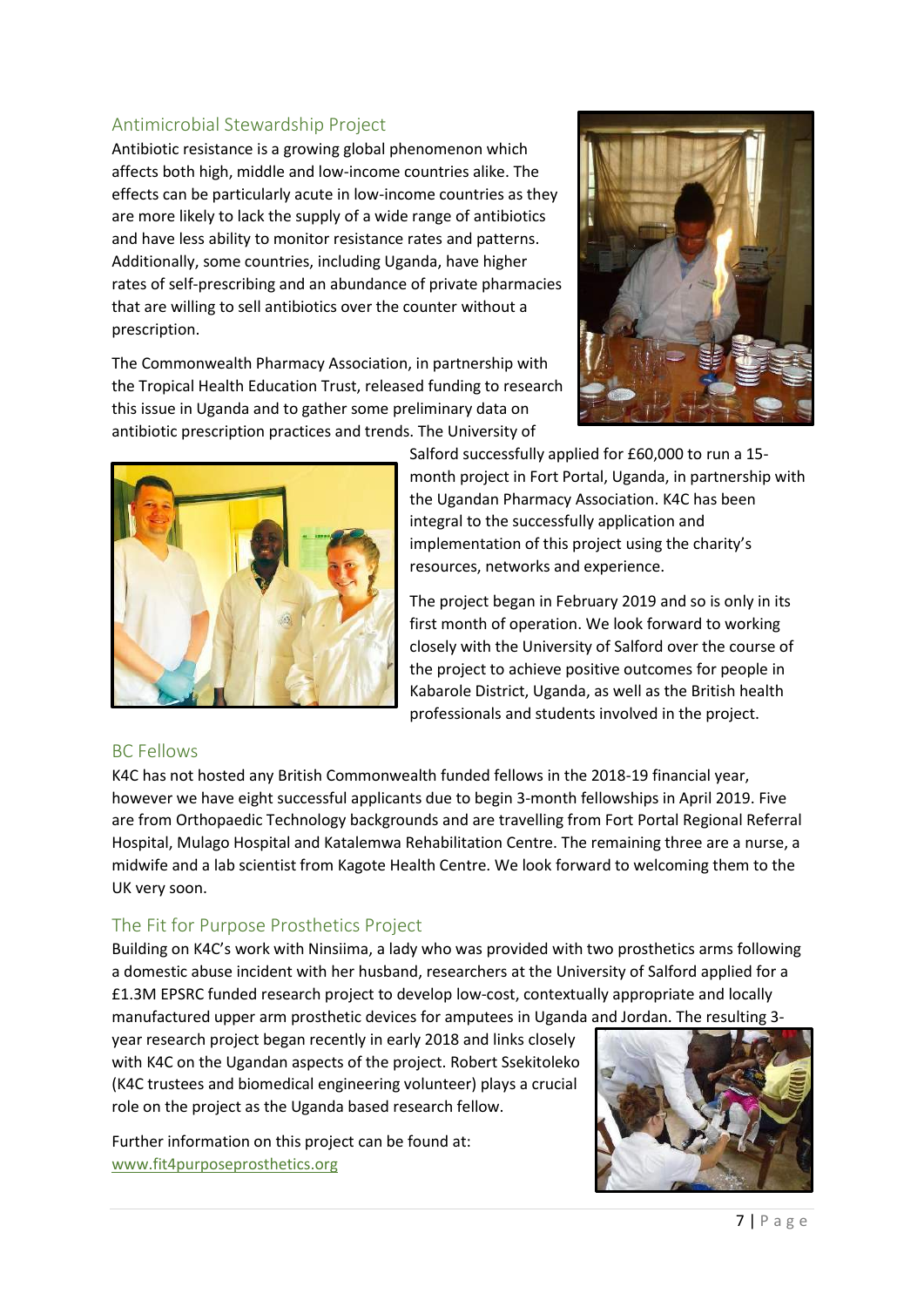#### <span id="page-7-0"></span>New Education Projects



K4C has continued its partnership with Mountains of the Moon University in Fort Portal, Uganda. Collaboration has included assisting the design, development and teaching on a new midwifery degree programme and contributions to teaching on the nursing diploma and degree programmes. K4C has also expanded its education initiatives to include a partnership with a local primary school (Canon Apollo) which caters for a

relatively large number of children with physical and/or mental disabilities. This partnership has involved infrastructural developments, for example the building of a new toilet block specially designed for use by disabled children. It has also involved providing support (by K4C's social work volunteer) to the parents of children with disabilities to enable their children to attend school and support by K4C students in teaching some of the classes.

#### <span id="page-7-1"></span>Linked PhD Research at the University of Salford

K4C has co-funded two PhDs for students at the University of Salford. Jo Welsh's PhD was supported by a prestigious Iolanthe RCM Fellowship and aims to develop high impact action research on taskshifting in midwifery with a particular focus on antibiotic stewardship. Gavin Ackers-Johnson's PhD is based in the School of Environment and Life Sciences and focuses on the microbiological aspects of antimicrobial resistance in Uganda. Both PhDs are scheduled for completion by the end of 2019 and will feed closely into the work of K4C moving forwards.

#### <span id="page-7-2"></span>Research Publications

K4C has collaborated with researchers in the Knowledge, Health and Place Research Group at the University of Salford to conduct high quality and high impact research in the fields of Global Health, International Development, Aid and Professional Voluntarism. The following publications have all been written based on K4C's project work in Uganda, linking closely with the University of Salford. They are all available as Open Access via their respective publishers' websites:

#### **Ackers, H.L. & Ackers-Johnson, J. (2017) "Mobile Professional Voluntarism and International Development: Killing Me Softly?" Palgrave Macmillan. DOI: 10.1057/978-1-137-55833-6**



This was the first of the three books to be written and formed a more general overview and critique of aid and global health interventions in LMICs. The book reported on the experience of managing and researching the deployment of professionals employed in the UK, primarily but not exclusively in the National Health Service (NHS), to public health facilities in Uganda through the Sustainable Volunteering Project (SVP). The SVP was funded in the first instance for 3 years, during which time it deployed around 60 long-term and many more short-term volunteers. The project was subject to intense on-going evaluation focused both on volunteer learning and the returns to the NHS and on the impact on hosting Ugandan healthcare facilities and health workers.

This book focused primarily on the second dimension; capturing the impacts of these kinds of intervention on the receiving/hosting country or the 'development' perspective. The book concludes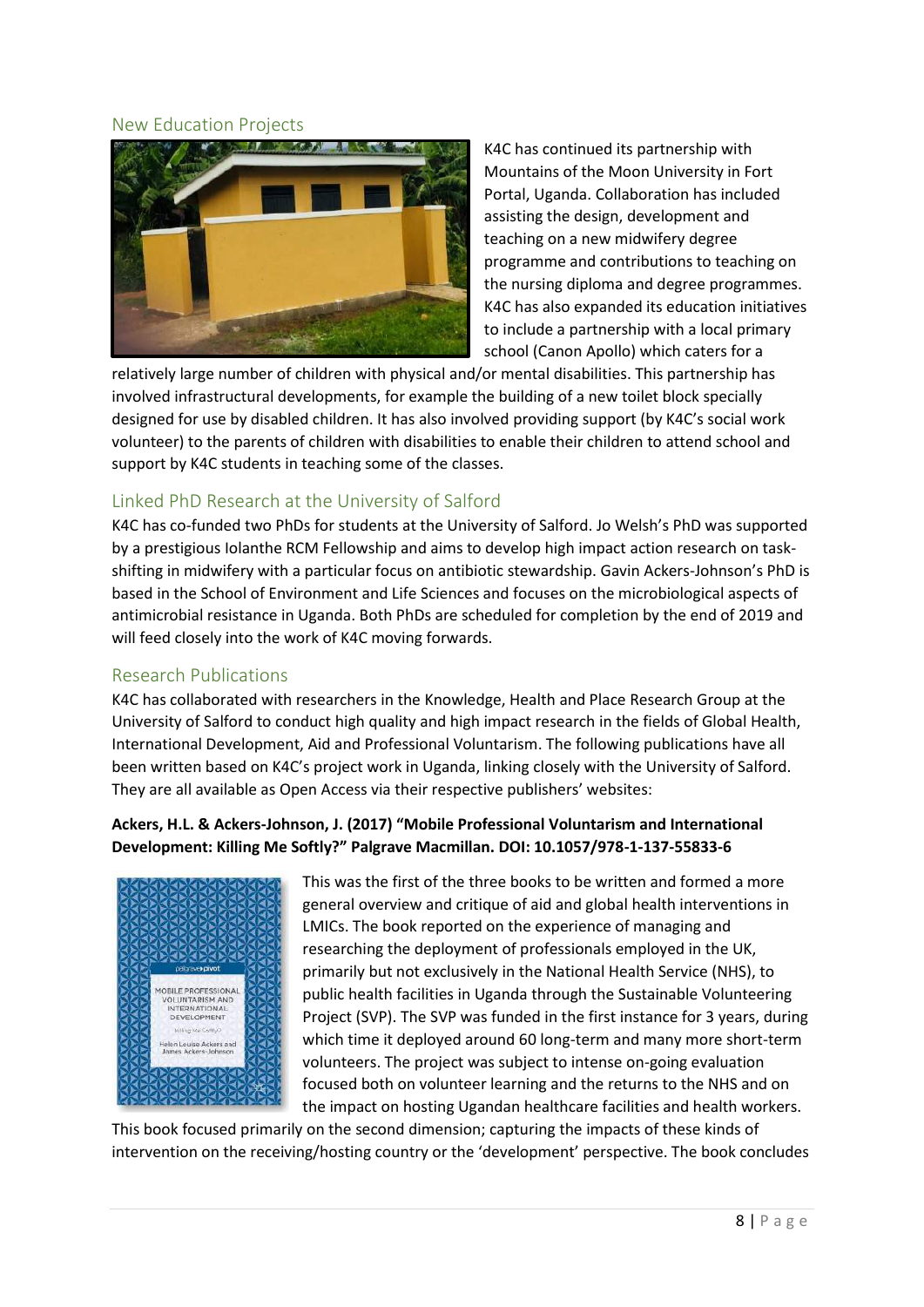by providing a number of recommendations aimed at improving the efficacy of such professional voluntarism and international development initiatives.

**Ahmed, A.; Ackers-Johnson, J. & Ackers, H.L. (2017) "The Ethics of Educational Healthcare Placements in Low & Middle Income Countries: First Do No Harm?" Palgrave Macmillan. DOI: 10.1007/978-3-319-48363-4**



This book examined the impact of internationalisation on student mobilities, in particular the growing popularity of international elective placements. It reported on the Ethical Elective Placement (EEP) project which placed multidisciplinary groups of students in Uganda and India (80 in total) to complete elective placements. The student learning outcomes were evaluated, along with the impact they had on the 'hosting' organisation and any costs and ethical considerations involved. The book concluded with a number of recommendations aimed at improving the ethics of such international elective placement programmes, maximising the learning outcomes for students and the positive impacts to the 'hosting' LMIC.

**Ackers, H.L.; Ackers-Johnson, J.; Chatwin, J. & Tyler, N. (2017) "Healthcare, Frugal Innovation, and Professional Voluntarism: A Cost-Benefit Analysis", Palgrave Macmillan, DOI: 10.1007/978-3-319- 48366-5**



The third book was based on a combination of the SVP and supplementary data collected through the MOVE project. The research focused on measuring current levels of mobility within the NHS workforce, any barriers faced by NHS staff wishing to undertake an international placement, what staff learnt from spending time working in LMICs and how any learning could be of benefit to the NHS upon their return. The book concludes by proposing a model for sustainable and effective volunteering including recommendations for policy makers.

**Ackers, H.L.; Ioannou, E. & Ackers-Johnson, J. (2016) "The Impact of Delays on Maternal and Neonatal Outcomes in Ugandan Public Health Facilities: the Role of Absenteeism", Oxford University Press: Health Policy and Planning, 31 (1152–1161) DOI: 10.1093/heapol/czw046**

This article examines the issue of absenteeism within the Ugandan health system and how this impacts upon rates of maternal mortality. It was based on research conducted over the course of the SVP and a subsequent health facility audit of patient referrals, and focuses primarily on medical staff as opposed to nursing, midwifery or other backgrounds. The article concludes that high rates of absenteeism amongst doctors have strong direct and indirect negative impacts on rates of maternal morbidity and mortality.

**Ackers, H.L.; Lewis, E. & Ackers-Johnson, J. (2014) "Identifying and Mitigating Risks in Medical Voluntarism: Promoting Sustainable Volunteering to support Maternal & Infant Well-Being in Uganda", IARMM JMS**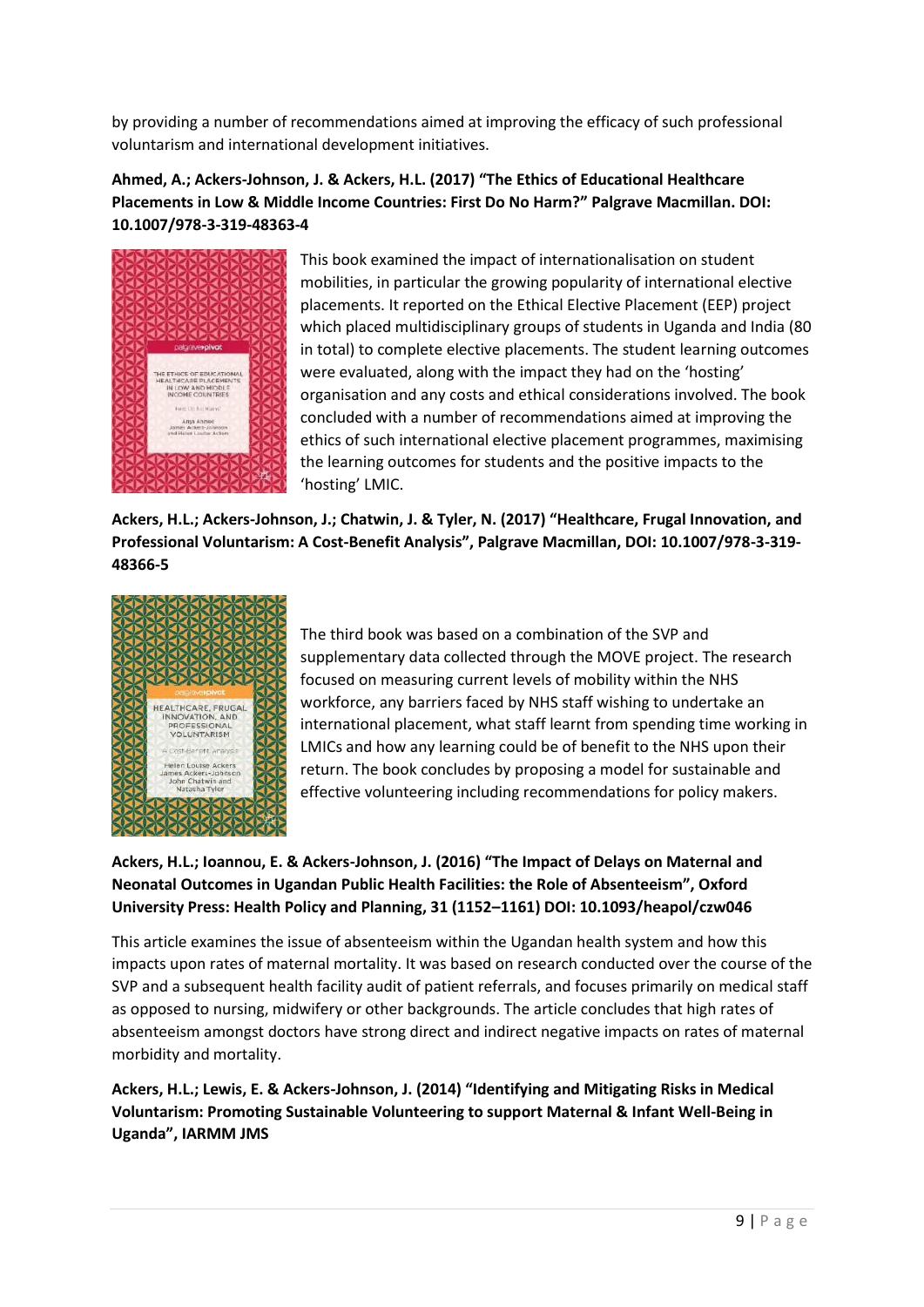This article examines the organisational and personal risks involved in managing or partaking in international professional volunteering programmes. It identifies and classifies various risks that exist and goes on to examine strategies that can mitigate such risks. It was written based on data collected during the SVP and supplemented by additional external risk assessment activities carried out over the course of the programme.

#### **Ackers, H.L.; Ackers-Johnson, J.; Ahmed, A. & Tate, N (2019) "Optimising Student Learning on International Placements in Low Income Settings; the Contribution of Cultural Brokerage", Open Journal of Social Sciences, 7 https://doi.org/10.4236/jss.2019.73026**

This article challenges the common assumption that student elective placements in LMICs inevitably promote the acquisition of 'cultural competence'. It examines concepts such as 'cultural learning' and provides examples of how exposures to LMIC environments can inadvertently lead to racial profiling or stereotyping as opposed to 'learning'. It concludes by providing recommendations as to what supporting mechanisms are required to maximise student learning and minimise occurrences of 'negative' learning.

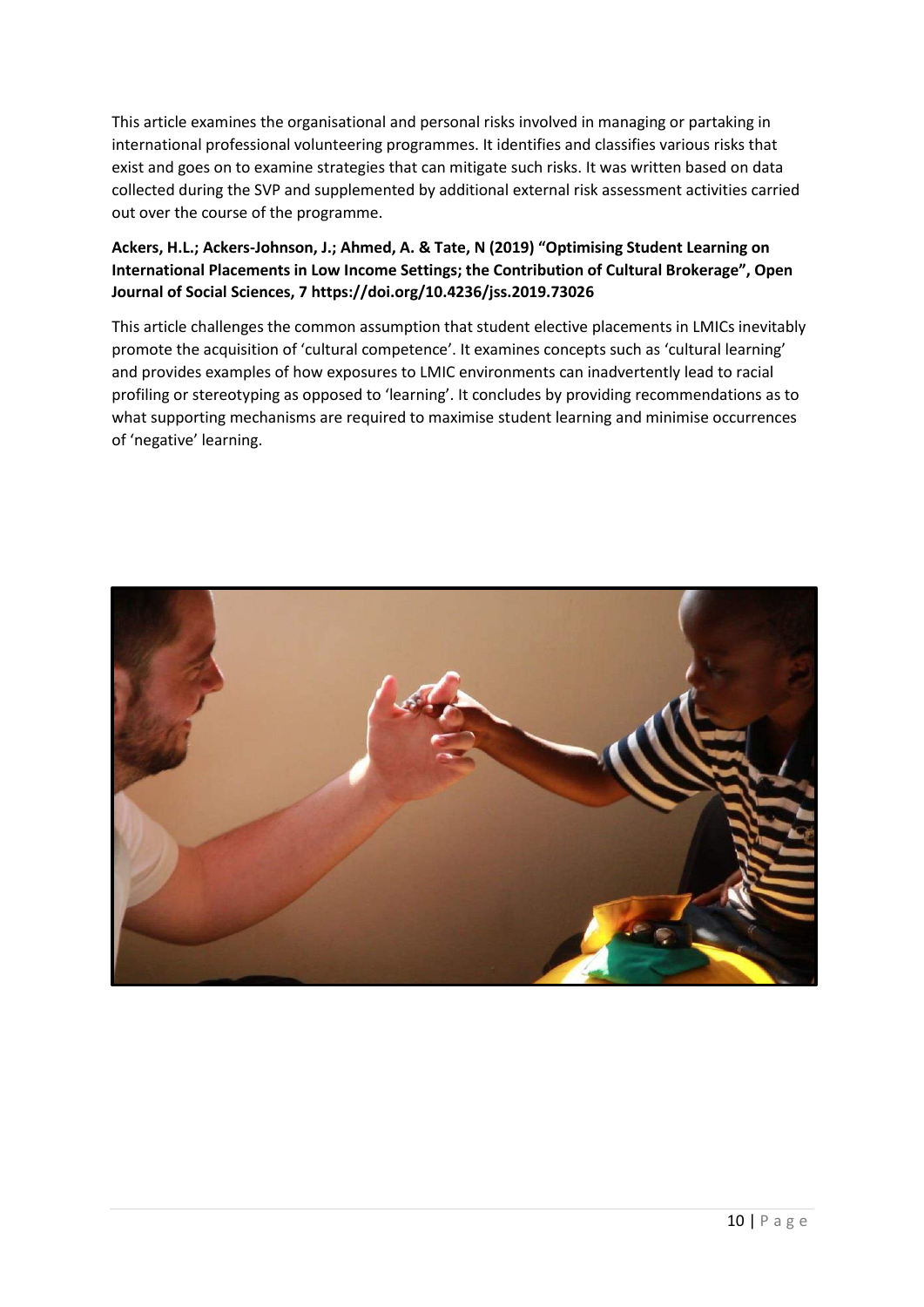### <span id="page-10-0"></span>Financial Review

This Annual Report covers the period 2<sup>nd</sup> March 2018 to 1<sup>st</sup> March 2019. Total receipts on Knowledge for Change funds for this period were £228,592. These receipts included all income from public donations, various sources of project funding, refunded bank charges and income provided by the University of Salford to cover the costs incurred in running joint projects in Uganda, such as the Biomedical Engineering Project (in partnership with the Uganda Blood Transfusion Service) and the respectful care project.

Total payments of Knowledge for Change funds for the period 2<sup>nd</sup> March 2018 to 1<sup>st</sup> March 2019 totalled £169,538. This included payments made for all projects in the UK and Uganda, including those run in partnership with the University of Salford and those funded by external sources.

The total balance brought forward at the beginning of the year was £118,623. Over the course of the year there was an excess of receipts over payments of £59,054. This gave a combined total fund available at 2<sup>nd</sup> March 2019 of £177,677.

### **Total Funds Total Funds (2019) (2018) £ £ RECEIPTS AND PAYMENTS ACCOUNT Receipts** Public Donations (note 2a) **100,641 134,956** Income from Organisations (note 2b) **127,654 89,117** Miscellaneous Funding **- 1,833** Sub-total (note 3) **228,295 225,906** Bank Interest/Charge Reversals **297 297 228,592 225,906 Payments (Note 4)** Ethical Elective Placement Project **56,969 89,492** Biomedical Engineering & Blood Transfusion Projects **33,971 13,442** Hand Hygiene, Infection Control & Antimicrobial Resistance **7,099 6,101** Cervical Screening Project **22,919 2,143** Health Systems Strengthening **19,914 38,453** Education System Strengthening **2,596 -** General Infrastructural Developments **- 2,479** Website Development **240 376** Bank Charges **147 149** Publishing / Project Dissemination **1,158 388** Administration and Staffing (UK) **21,415** Administration and Staffing (Uganda) **3,110 2,289 169,538 155,312 Excess of Receipts over Payments 59,054 70,594**

### <span id="page-10-1"></span>Financial Statement for the Year Ended 1st March 2018

Signature of Chairperson: Date: 31/12/2019

H.L. Holey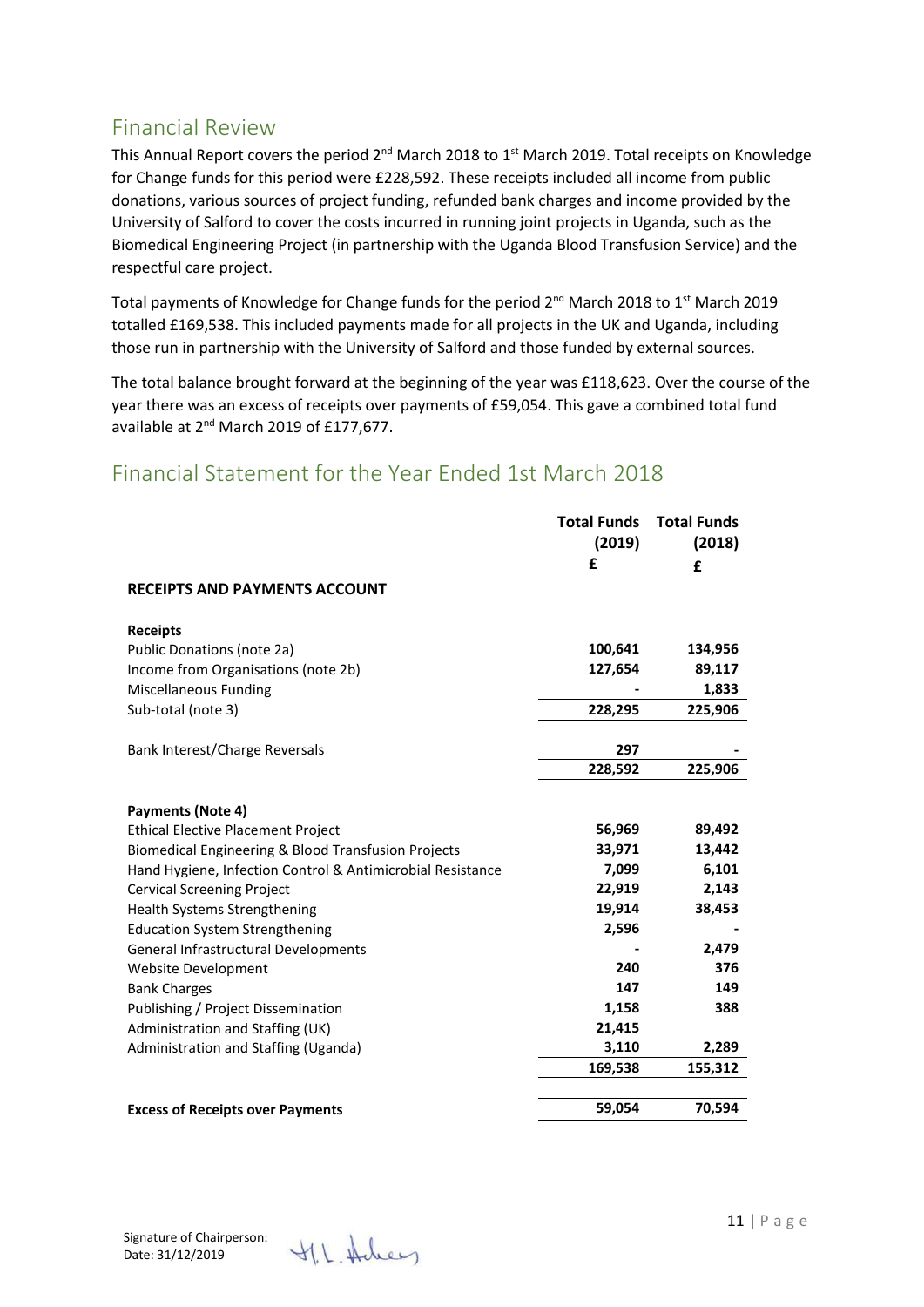#### **STATEMENT OF ASSETS & LIABILITIES**

<span id="page-11-0"></span>

| <b>Cash Funds</b>                 |         |         |
|-----------------------------------|---------|---------|
| Bank Current Account 1 (UK)       | 174,053 | 114,998 |
| Bank Current Account 2 (Uganda)   | 804     | 1,687   |
| Bank Current Account 3 (Uganda)   | 1,634   | (7)     |
| Cash in Hand (Uganda)             | 1,186   | 1,945   |
|                                   | 177,677 | 118,623 |
| <b>Liabilities</b>                |         |         |
| Expenses due                      | -       |         |
|                                   |         |         |
|                                   |         |         |
| <b>Total Assets - Liabilities</b> | 177,677 | 118,623 |
|                                   |         |         |

H.L. Heley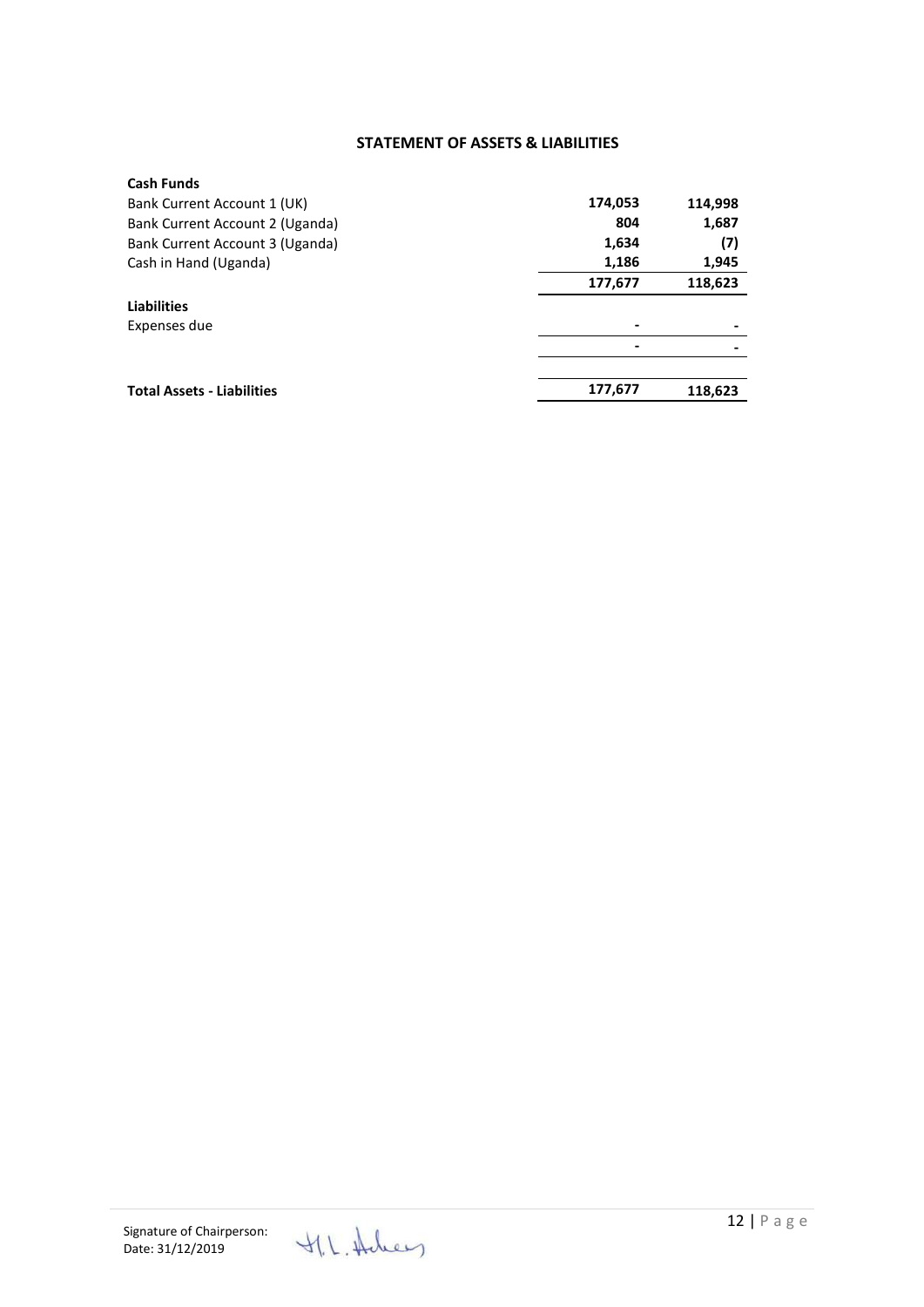# <span id="page-12-0"></span>Notes to the Financial Statement for the Year Ended 1st March 2019

- 1. The financial statements of Knowledge for Change have been prepared in accordance with the Charities Act, 2011, and the Charities (Accounts & Reports) Regulations, 2008, using the Receipts & Payments basis.
- 2. Receipts Analysis

|                |                                   | <b>Total Funds</b><br>(2019) | <b>Total Funds</b><br>(2018) |
|----------------|-----------------------------------|------------------------------|------------------------------|
|                |                                   | £                            | £                            |
| a <sub>z</sub> | <b>Public Donations</b>           |                              |                              |
|                | <b>Direct Donations</b>           | 70,176                       | 83,634                       |
|                | <b>BT MyDonate</b>                | 30,051                       | 50,463                       |
|                | <b>CAF Donations</b>              | 400                          | 860                          |
|                | Amazon Smile                      | 14                           |                              |
|                |                                   | 100,641                      | 134,957                      |
|                | b. Funding from Organisations     |                              |                              |
|                | University of Salford             | 80,338                       | 42,230                       |
|                | Liverpool John Moore's University | 15,072                       |                              |
|                | <b>Agder University</b>           | 5,949                        | 10,804                       |
|                | <b>DFID</b>                       | 22,220                       |                              |
|                | Rotary Club St Ives (Cambs)       | 575                          |                              |
|                | Bespoke P&O                       | 1,000                        |                              |
|                | <b>Edward Elgar</b>               | 2,500                        |                              |
|                | The Liverpool-Mulago Partnership  |                              | 10,000                       |
|                | British Council Fellowship Scheme |                              | 19,000                       |
|                | <b>Burdett Trust for Nursing</b>  |                              | 6,800                        |
|                | NHS Blood and Transplant          |                              | 282                          |
|                | Other                             |                              |                              |
|                |                                   | 127,654                      | 89,116                       |
|                |                                   |                              |                              |

3. A summary of the public donations and income from organisations intended for specific projects is provided below:

| <b>Specified Project</b>                        | Income $(f)$ |
|-------------------------------------------------|--------------|
| <b>Student Placement Project</b>                | 124,308      |
| <b>Cervical Screening Project</b>               | 22,220       |
| Antimicrobial Stewardship Project               | 5,000        |
| Biomedical Engineering / UBTS Projects          | 59,738       |
| Respectful Care Project                         | 13,000       |
| <b>General Donations (Non-Project Specific)</b> | 4,029        |
| Total                                           | 228.295      |

4. An alternative breakdown of payments in terms of categories, as opposed to project expenditure, is provided below:

H.L. Holey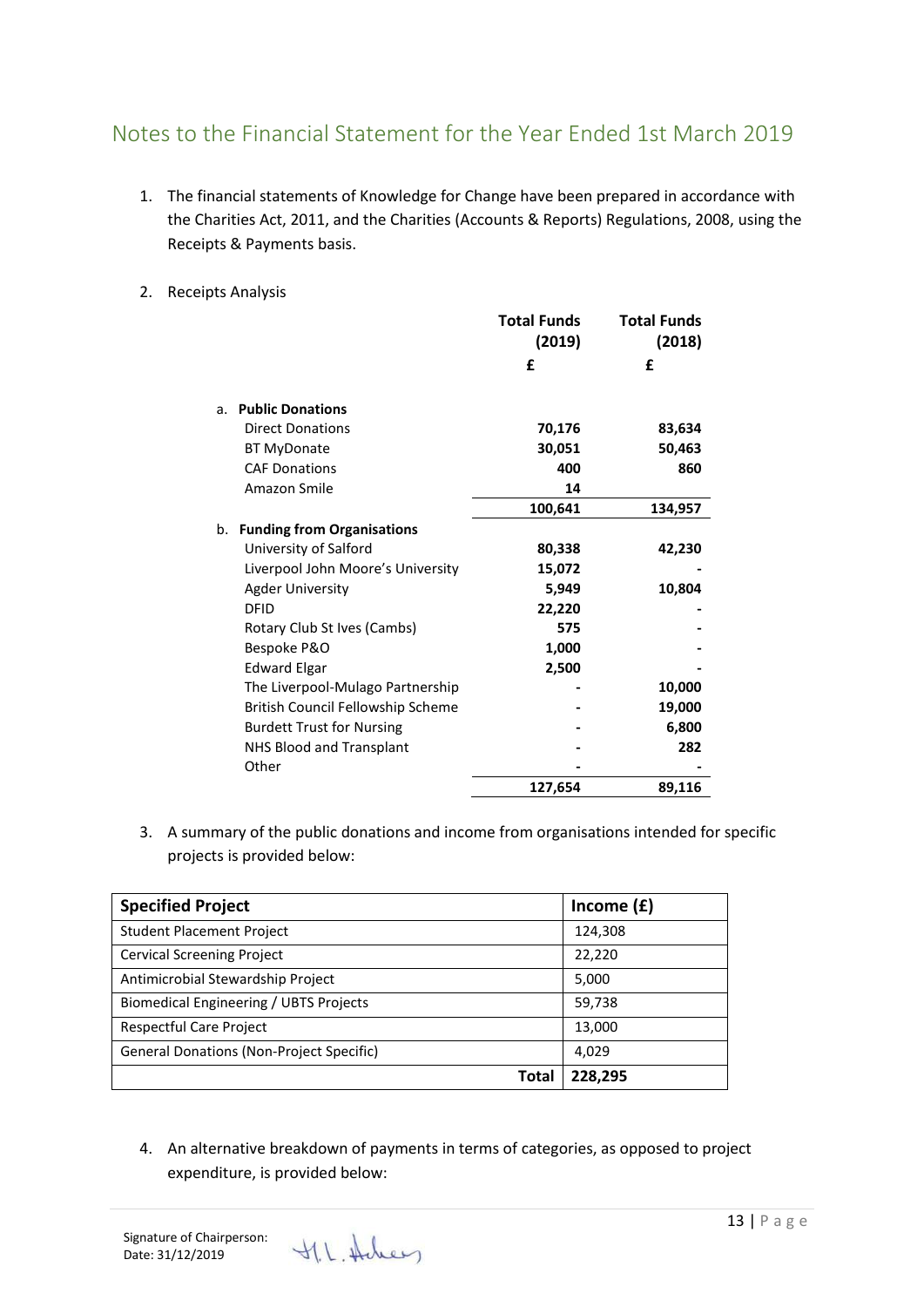| Line Item:                                      | Expenditure (£): |
|-------------------------------------------------|------------------|
| <b>Professional Volunteering</b>                |                  |
| <b>Stipend Payments</b>                         | 22,684           |
| <b>International Travel Costs</b>               | 4,369            |
| <b>Local Travel Costs</b>                       | 3,420            |
| Sub-Total:                                      | 30,473           |
| <b>Student Placements</b>                       |                  |
| <b>International Travel Costs</b>               | 41,799           |
| <b>Local Travel Costs</b>                       | 3,275            |
| <b>Accommodation Costs</b>                      | 13,342           |
| <b>Subsistence Costs</b>                        | 3,202            |
| <b>Placement Cancellation Costs</b>             | 890              |
| Sub-Total:                                      | 62,508           |
| <b>Ugandan Clinical Staff</b>                   |                  |
| Salaries                                        | 12,210           |
| Sub-Total:                                      | 12,210           |
| <b>Conferences and Workshops</b>                |                  |
| Workshops / Conferences                         | 11,970           |
| Sub-Total:                                      | 11,970           |
| <b>International Travel</b>                     |                  |
| Project Management                              | 2,167            |
| Project Stakeholders                            | 1,621            |
| Sub-Total:                                      | 3,788            |
| <b>UK Admin/Staffing</b>                        |                  |
| <b>Salaries</b>                                 | 20,415           |
| <b>UK Travel</b>                                | 569              |
| Sub-Total:                                      | 20,984           |
| <b>Uganda Admin/Staffing</b>                    |                  |
| Salaries                                        | 5,560            |
| Sub-Total:                                      | 5,560            |
| Direct Investments/Infrastructural Developments |                  |
| <b>Student Hosting Contributions</b>            | 11,430           |
| Provision of Medical Equipment                  | 9,069            |
| Sub-Total:                                      | 20,499           |
| <b>Other</b>                                    |                  |
| Office Supplies & Stationery (Uganda)           | 1,158            |
| <b>Banking Costs</b>                            | 147              |
| <b>Website Costs</b>                            | 240              |
| Sub-Total:                                      | 1,545            |
|                                                 |                  |
| <b>Total Expenditure:</b>                       | 169,538          |

5. Knowledge for Change does not possess any fixed assets, short or long-term liabilities; only current assets in the form of cash within the three separate current accounts noted above.